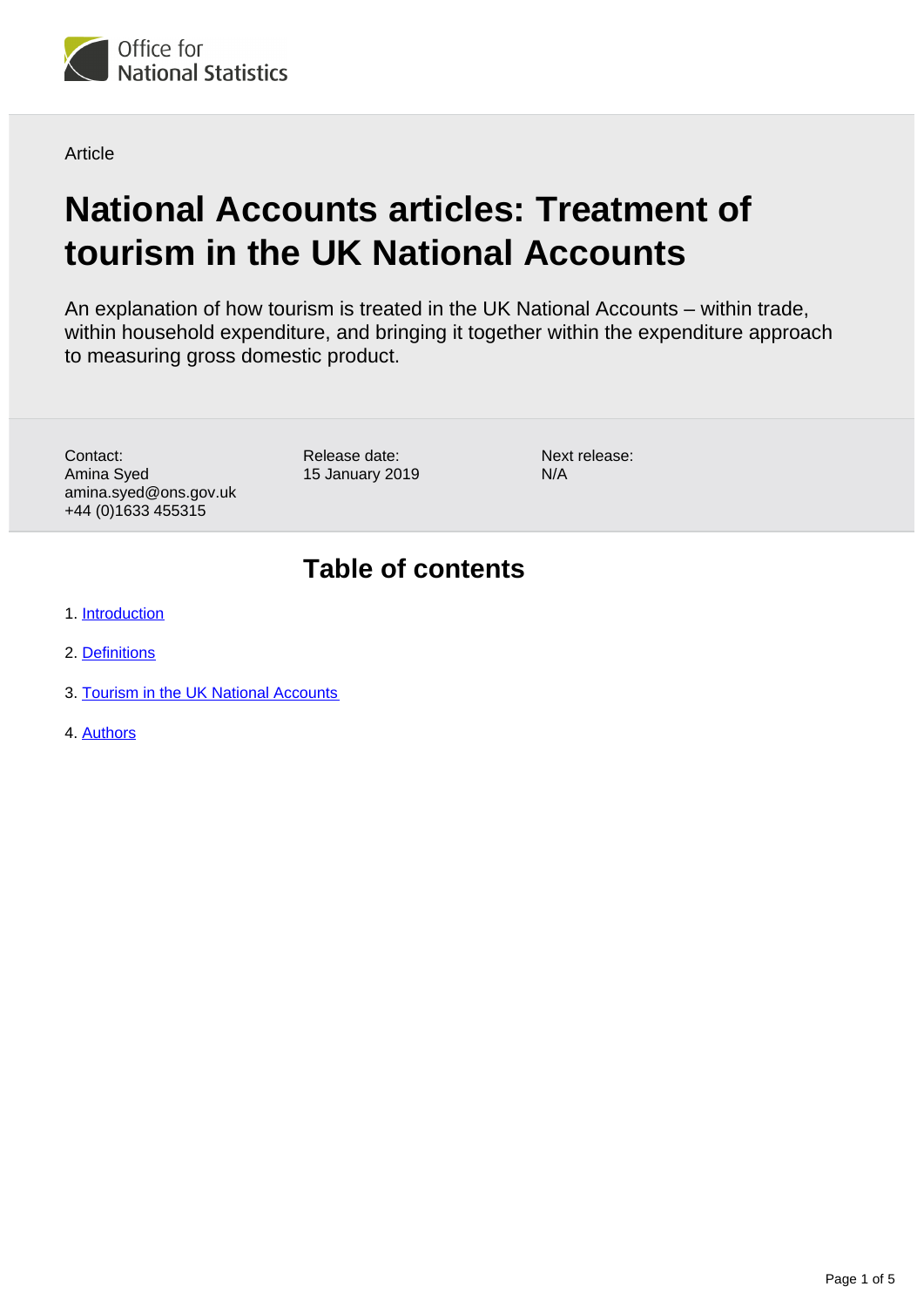## <span id="page-1-0"></span>**1 . Introduction**

This article aims to explain the treatment of tourism in the UK National Accounts. It aims to give a better understanding of domestic and national concepts of household spending and trade in national accounts and how these relate to calculating UK gross domestic product (GDP).

The expenditure measure of GDP records the sum of all final expenditures within the economy (GDP(E)). Household spending includes all expenditure made by households that are resident in the UK, irrespective of where the spending takes place – this is known as national spending. To include all expenditure within the UK economy, it is therefore necessary to add spending by non-residents that happens in the UK, and subtract spending by UK residents that happens outside of the UK. This is known as domestic spending. Therefore, household spending measures national expenditure, and adding the trade balance (exports to non-UK residents less imports by UK residents) converts them to domestic expenditure for GDP.

Another way to think of this is that GDP records the sum of all production activity within the economy (GDO(O)) – which will be consumed by domestic residents or through exports of that output by non-domestic residents. Tourism imports do not relate to UK domestic output – it would instead be recorded as the production of another country, so is not considered as part of UK GDP.

## <span id="page-1-1"></span>**2 . Definitions**

Before exploring this in detail it is useful to go through some important definitions.

### **UK resident**

A person is a UK resident when they have a centre of predominant economic interest on the economic territory of that country — that is, when she or he engages for an extended period (one year or more) in economic activities within the UK.

### **National spending**

This refers to spending by UK residents in the UK and abroad.

### **Domestic spending**

This is spending in the UK by UK residents and foreign visitors.

### **Gross domestic product**

Gross domestic product (GDP) is a measure of the total economic activity taking place on an economic territory (the UK in this example), which leads to output meeting the final demands of the economy. In other words, everything produced in the UK that is then sold to UK and non-UK residents. Therefore, GDP is concerned with domestic production and spending. There are three measures of GDP: output, income and expenditure.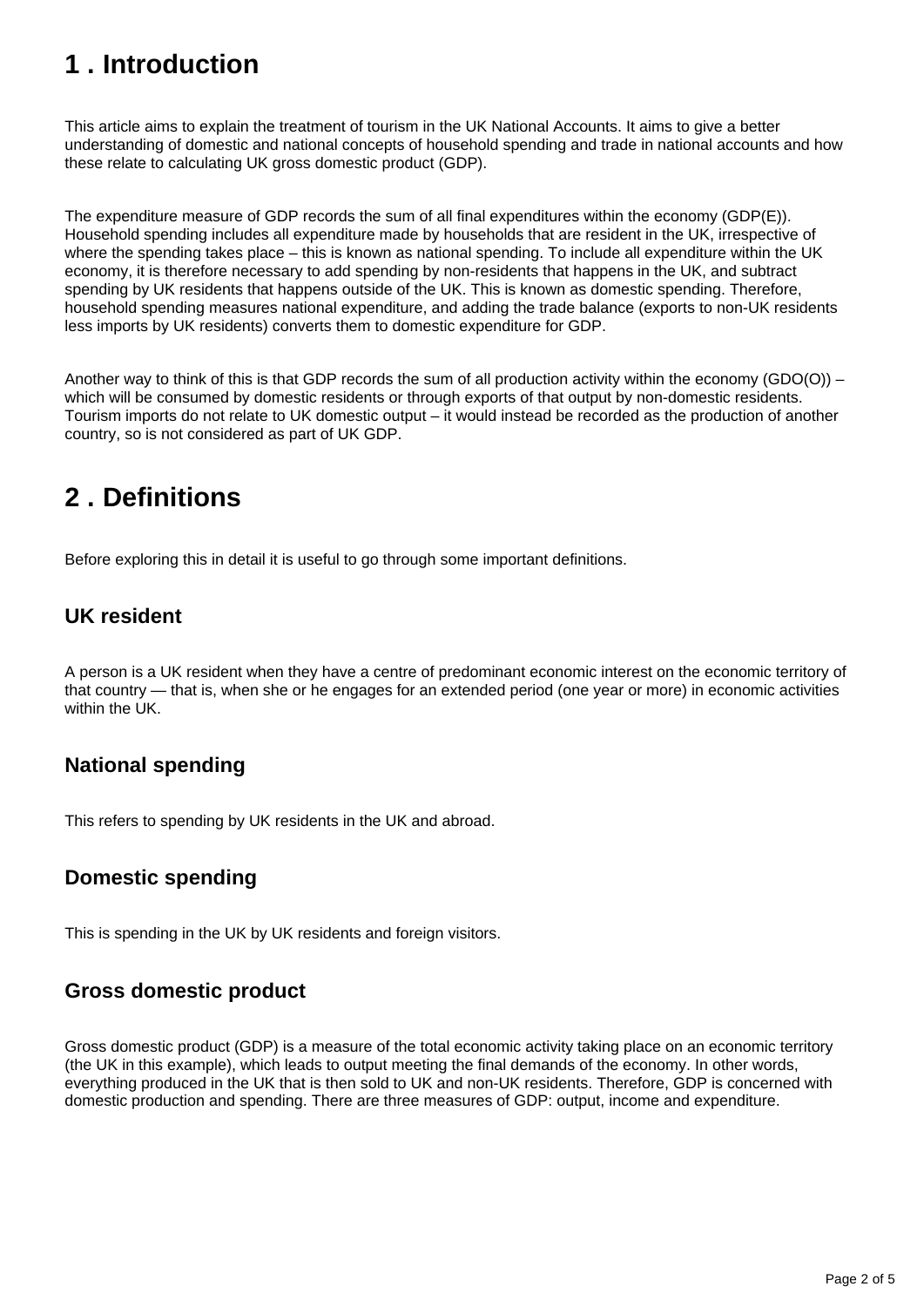### **Household final consumption expenditure (HHFCE)**

Household final consumption expenditure covers all purchases made by UK resident households (either in the UK or abroad) to meet their everyday needs, such as: food, clothing, housing services (rents), energy, transport, durable goods (notably cars), and spending on health, on leisure and on miscellaneous services. HHFCE is presented at both a domestic and a national level in the Quarterly national accounts.

#### **Exports**

Exports are the goods and services produced in the UK and purchased by residents of another country. Exports of tourism services are the provision of travel services in the UK to non-UK residents. In other words, it is foreign tourist spending in the UK.

#### **Imports**

Imports are the goods and services brought into the UK from another country. Imports of tourism services are consumption of travel services abroad by UK residents. In other words, it is the spending by UK tourists abroad.

#### **Tourism**

Tourism is defined by the activities of persons identified as visitors. A visitor is someone who is making a visit to a main destination outside their usual environment for less than a year for holidays, leisure and recreation, health, or education.

#### **Tourism expenditure**

Tourism expenditure refers to the amount paid by visitors for the acquisition of goods and services, as well as valuables, for and during tourism visits or trips. It includes expenditures by visitors themselves, as well as expenses that are paid for or reimbursed by others.

Any consumption of goods or services can be included. This may include standard products such as accommodation or food, but also other products such as valuables (for example, works of art), durable consumer goods (for example, computers), all food prepared and without preparation, all manufactured items whether locally produced or imported, all personal services and so on.

## <span id="page-2-0"></span>**3 . Tourism in the UK National Accounts**

Trade can be divided into trade in goods and trade in services. Tourism is a component of trade in services. The tourism balance within trade is calculated as exports of tourism services (provision of travel services in the UK to non-UK residents) minus imports of tourism services (consumption of services abroad by UK residents).

#### **Figure 1: Treatment of tourism in trade in services**

**Source: Office for National Statistics**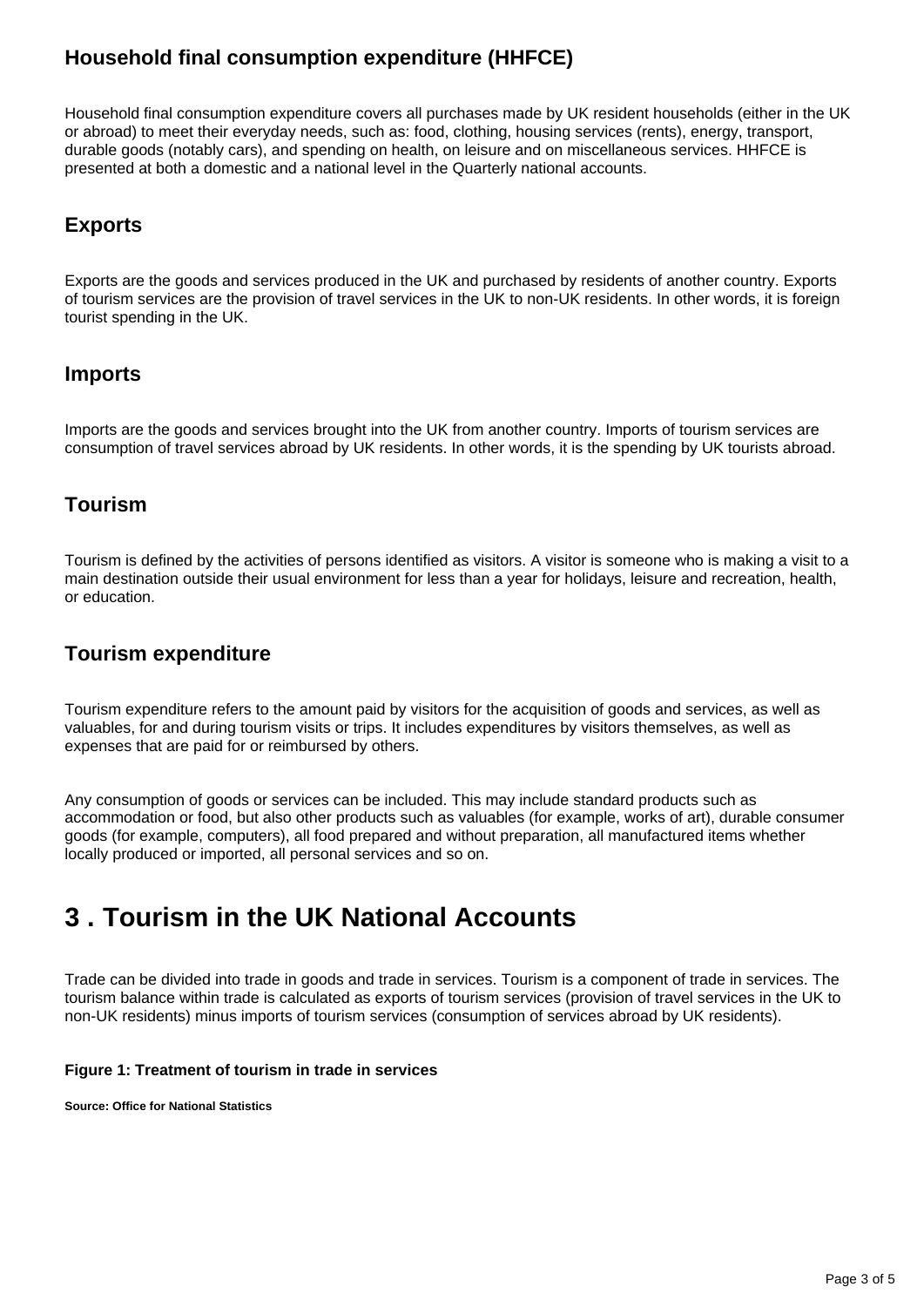In the UK National Accounts, consumption by individuals can be proxied by household final consumption expenditure (HHFCE), which covers all purchases made by UK resident households (either in the UK or abroad). HHFCE is presented at both a domestic and a national level in the Quarterly national accounts (tables E1, E2, [E3, and E4\)](https://www.ons.gov.uk/economy/grossdomesticproductgdp/datasets/uksecondestimateofgdpdatatables). The domestic measure of HHFCE (which is all spending in the UK by UK and non-UK residents) is converted to a national measure by adding the imports of travel services (spending by UK households not in the UK) less exports of travel services (spending in the UK by non-UK households).

#### **Figure 2: Treatment of tourism in household expenditure**

#### **Source: Office for National Statistics**

There are three approaches to measuring gross domestic product (GDP):

- production or output approach (GDP(O)), which is primarily concerned with the generation of value added; in simple terms, the value of all goods and services produced within the economy less production costs
- $\bullet$  expenditure approach (GDP(E)), which is the sum of all final expenditures within the economy; in simple terms, it is all the expenditure on goods and services that are not used up or transformed in a productive process
- income approach (GDP(I)), which is the sum of all income generated by production activity

Tourism is a component of GDP(E) within household final consumption expenditure (HHFCE) and within trade. At the national account level, when tourism components are added up we get the following:

(resident UK spending in UK + tourism exports) – tourism exports + tourism imports + (tourism exports – tourism imports)

Where, (resident UK spending in UK + tourism exports) is the domestic measure of HHFCE, which is converted to a national measure by adding tourism imports and subtracting tourism exports, and (tourism exports – tourism imports) is the net trade component of tourism.

In fact, all the components of GDP(E) are produced at a national level and adding the trade balance, that is, exports minus imports, converts them back to a domestic level. In the end, at the GDP(E) level, we are left with the following:

resident UK spending in UK + tourism exports

In other words, GDP(E) equals:

Consumption + investment + government spending + net trade

Where net trade converts national level expenditure to domestic level.

#### **Figure 3: Treatment of tourism in gross domestic product**

#### **Source: Office for National Statistics**

In economic theory, a depreciation of sterling would cause exports to become cheaper and would push up import prices leading to an increase in GDP.